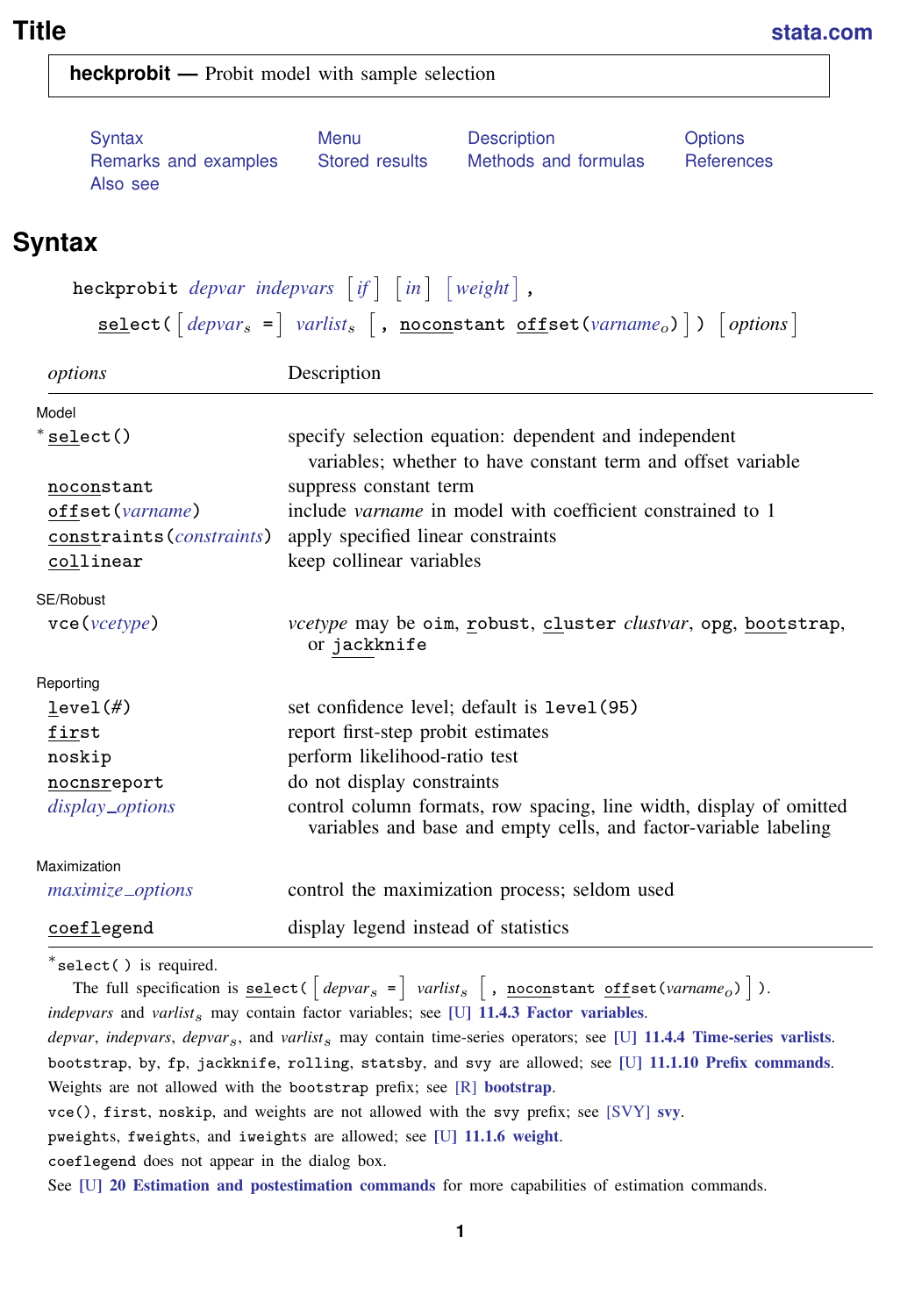### <span id="page-1-0"></span>**Menu**

<span id="page-1-1"></span>Statistics > Sample-selection models > Probit model with selection

## **Description**

heckprobit fits maximum-likelihood probit models with sample selection.

<span id="page-1-2"></span>heckprob is a synonym for heckprobit.

# **Options**

 $\overline{a}$ 

 $\overline{a}$ 

 $\overline{a}$ 

**Model** Model

 $\texttt{select}(\texttt{[deptar_s =] } variables \texttt{[}, \texttt{noconstant offset}(\textit{varname}_o) \texttt{]}) \text{ specifies the variables and}$  $\texttt{select}(\texttt{[deptar_s =] } variables \texttt{[}, \texttt{noconstant offset}(\textit{varname}_o) \texttt{]}) \text{ specifies the variables and}$  $\texttt{select}(\texttt{[deptar_s =] } variables \texttt{[}, \texttt{noconstant offset}(\textit{varname}_o) \texttt{]}) \text{ specifies the variables and}$ options for the selection equation. It is an integral part of specifying a selection model and is required. The selection equation should contain at least one variable that is not in the outcome equation.

If *depvar*<sup>s</sup> is specified, it should be coded as 0 or 1, 0 indicating an observation not selected and 1 indicating a selected observation. If *depvar*<sup>s</sup> is not specified, observations for which *depvar* is not missing are assumed selected, and those for which *depvar* is missing are assumed not selected.

noconstant suppresses the selection constant term (intercept).

offset (*varname<sub>o</sub>*) specifies that selection offset *varname<sub>o</sub>* be included in the model with the coefficient constrained to be 1.

noconstant, offset(*[varname](http://www.stata.com/manuals13/u11.pdf#u11.3Namingconventions)*), constraints(*constraints*), collinear; see [R] [estimation op](http://www.stata.com/manuals13/restimationoptions.pdf#restimationoptions)[tions](http://www.stata.com/manuals13/restimationoptions.pdf#restimationoptions).

 $SFRohust$ SE/Robust Letters and the contract of the contract of the contract of the contract of the contract of the contract of the contract of the contract of the contract of the contract of the contract of the contract of the cont

vce(*vcetype*) specifies the type of standard error reported, which includes types that are derived from asymptotic theory (oim, opg), that are robust to some kinds of misspecification (robust), that allow for intragroup correlation (cluster *clustvar*), and that use bootstrap or jackknife methods (bootstrap, jackknife); see [R] *vce [option](http://www.stata.com/manuals13/rvce_option.pdf#rvce_option)*.

Reporting Reporting Letters and the contract of the contract of the contract of the contract of the contract of the contract of the contract of the contract of the contract of the contract of the contract of the contract of the cont

level(*#*); see [R] [estimation options](http://www.stata.com/manuals13/restimationoptions.pdf#restimationoptions).

- first specifies that the first-step probit estimates of the selection equation be displayed before estimation.
- noskip specifies that a full maximum-likelihood model with only a constant for the regression equation be fit. This model is not displayed but is used as the base model to compute a likelihood-ratio test for the model test statistic displayed in the estimation header. By default, the overall model test statistic is an asymptotically equivalent Wald test that all the parameters in the regression equation are zero (except the constant). For many models, this option can substantially increase estimation time.

nocnsreport; see [R] [estimation options](http://www.stata.com/manuals13/restimationoptions.pdf#restimationoptions).

<span id="page-1-3"></span>*display options*: noomitted, vsquish, noemptycells, baselevels, allbaselevels, nofvlabel, fvwrap(*#*), fvwrapon(*style*), cformat(% *[fmt](http://www.stata.com/manuals13/d.pdf#dformat)*), pformat(% *fmt*), sformat(% *fmt*), and nolstretch; see [R] [estimation options](http://www.stata.com/manuals13/restimationoptions.pdf#restimationoptions).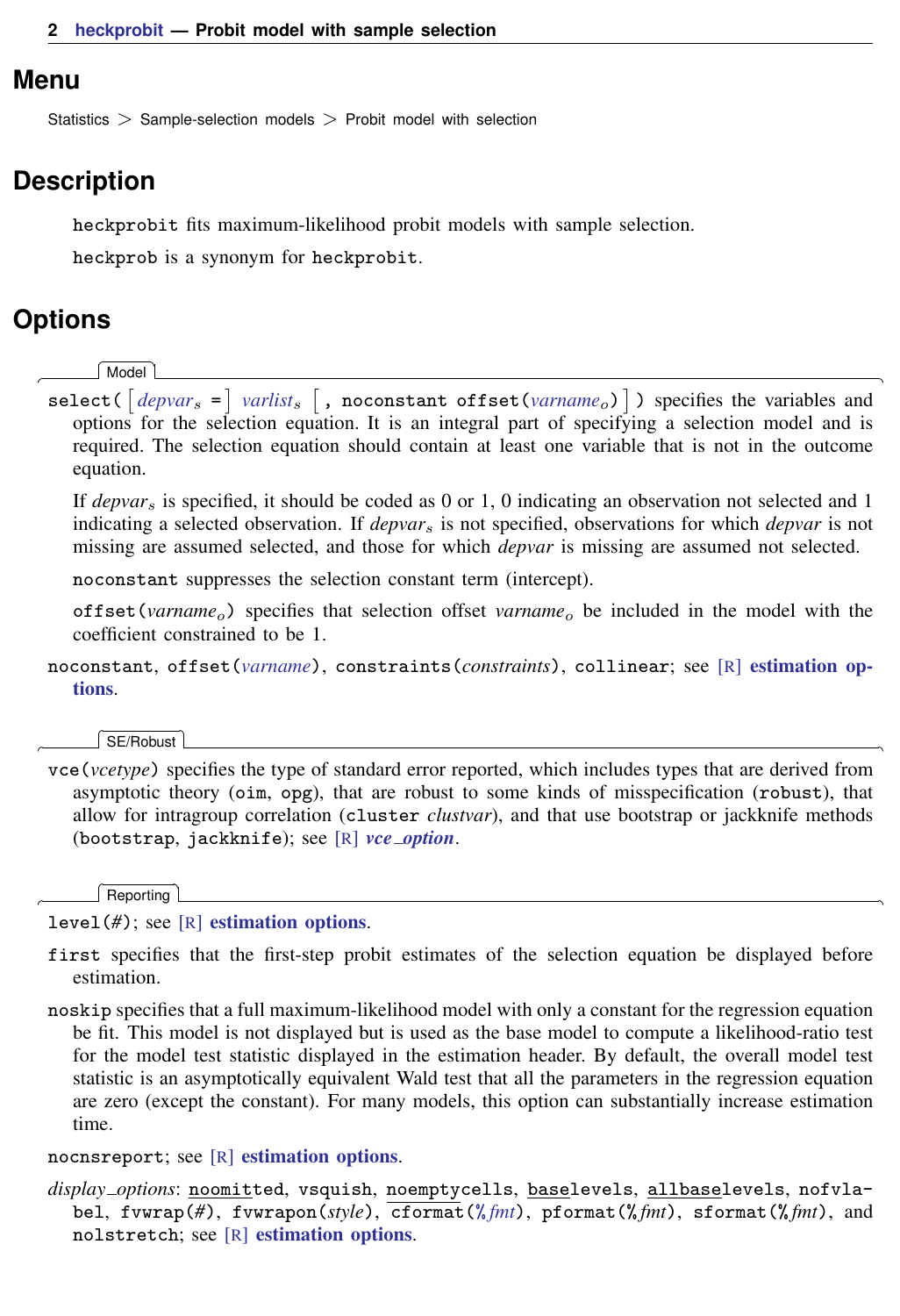selection equation

Maximization Maximization <u>the contract of the contract of the contract of the contract of the contract of the contract of the contract of the contract of the contract of the contract of the contract of the contract of the contract of </u>

<span id="page-2-1"></span> $\overline{a}$ 

*maximize\_options*: <u>dif</u>ficult, <u>tech</u>nique(*[algorithm](http://www.stata.com/manuals13/rmaximize.pdf#rmaximizeSyntaxalgorithm_spec)\_spec*), <u>iter</u>ate(#),  $\left[\underline{\text{no}}\right]$  <u>log, tr</u>ace, gradient, showstep, hessian, showtolerance, tolerance(*#*), ltolerance(*#*), nrtolerance(*#*), nonrtolerance, and from(*init specs*); see [R] [maximize](http://www.stata.com/manuals13/rmaximize.pdf#rmaximize). These options are seldom used.

Setting the optimization type to technique(bhhh) resets the default *vcetype* to vce(opg).

<span id="page-2-0"></span>The following option is available with heckprobit but is not shown in the dialog box: coeflegend; see [R] [estimation options](http://www.stata.com/manuals13/restimationoptions.pdf#restimationoptions).

### **Remarks and examples status statistic** *status* **examples**

The probit model with sample selection [\(Van de Ven and Van Pragg](#page-7-1) [1981\)](#page-7-1) assumes that there exists an underlying relationship

 $y_j^* = \mathbf{x}_j \boldsymbol{\beta} + u_{1j}$  latent equation

such that we observe only the binary outcome probit

$$
y_j^{\text{probit}} = (y_j^* > 0) \qquad \qquad \text{probit equation}
$$

The dependent variable, however, is not always observed. Rather, the dependent variable for observation  $j$  is observed if

$$
y_j^{\text{select}} = (\mathbf{z}_j \boldsymbol{\gamma} + u_{2j} > 0)
$$

where

$$
u_1 \sim N(0, 1)
$$
  

$$
u_2 \sim N(0, 1)
$$
  

$$
corr(u_1, u_2) = \rho
$$

When  $\rho \neq 0$ , standard probit techniques applied to the first equation yield biased results. heckprobit provides consistent, asymptotically efficient estimates for all the parameters in such models.

For the model to be well identified, the selection equation should have at least one variable that is not in the probit equation. Otherwise, the model is identified only by functional form, and the coefficients have no structural interpretation.

### <span id="page-2-2"></span>Example 1

We use the data from [Pindyck and Rubinfeld](#page-7-2) [\(1998](#page-7-2)). In this dataset, the variables are whether children attend private school (private), number of years the family has been at the present residence (years), log of property tax (logptax), log of income (loginc), and whether one voted for an increase in property taxes (vote).

In this example, we alter the meaning of the data. Here we assume that we observe whether children attend private school only if the family votes for increasing the property taxes. This assumption is not true in the dataset, and we make it only to illustrate the use of this command.

We observe whether children attend private school only if the head of household voted for an increase in property taxes. We assume that the vote is affected by the number of years in residence, the current property taxes paid, and the household income. We wish to model whether children are sent to private school on the basis of the number of years spent in the current residence and the current property taxes paid.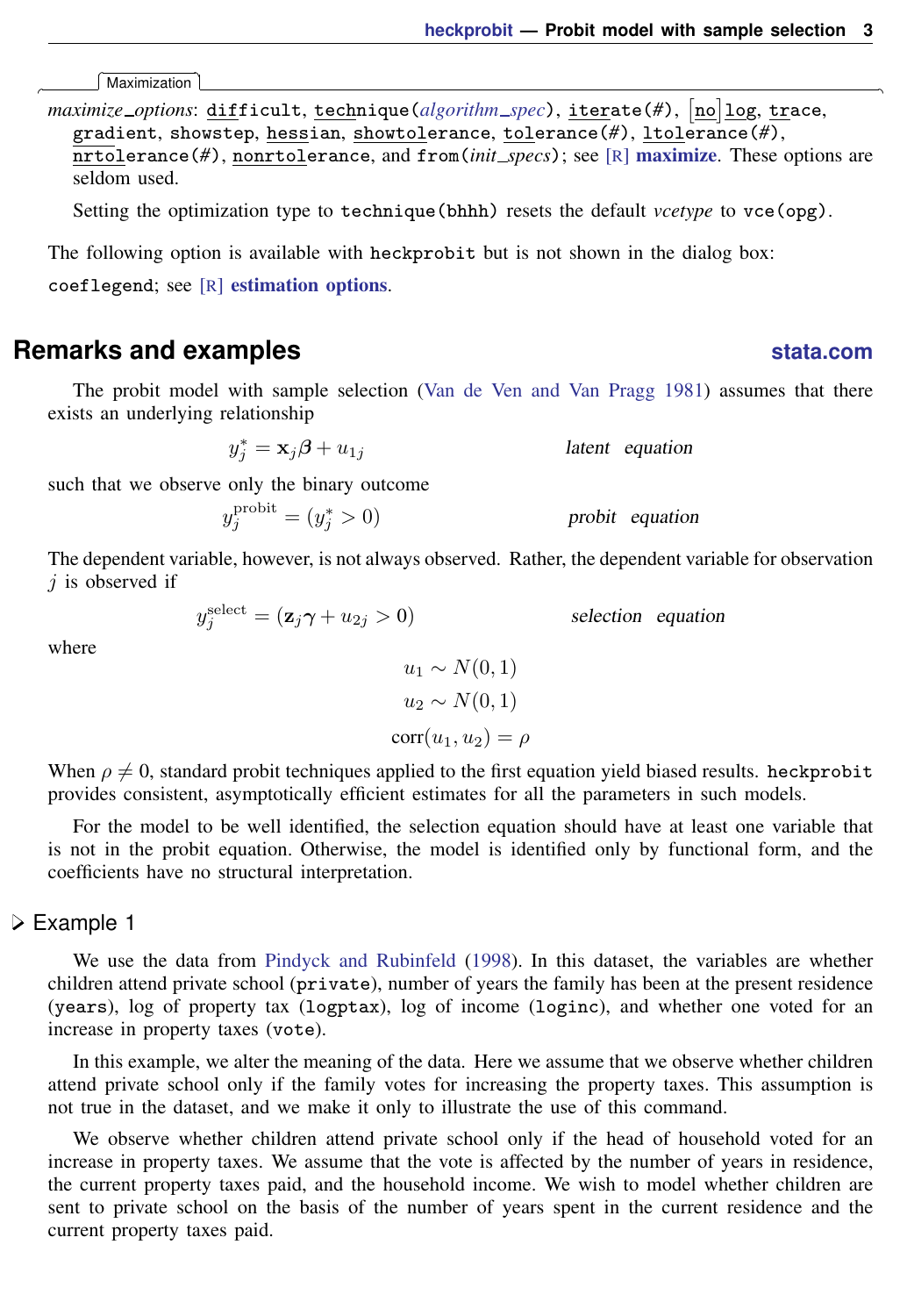```
. use http://www.stata-press.com/data/r13/school
. heckprob private years logptax, select(vote=years loginc logptax)
Fitting probit model:
Iteration 0: log likelihood = -17.122381<br>Iteration 1: log likelihood = -16.243974
                  log likelihood = -16.243974(output omitted )
Iteration 5: log likelihood = -15.883655
Fitting selection model:
Iteration 0: log likelihood = -63.036914<br>Iteration 1: log likelihood = -58.534843Iteration 1: log likelihood = -58.534843<br>Iteration 2: log likelihood = -58.497292
                 log likelihood = -58.497292
Iteration 3: log likelihood = -58.497288
Comparison: log likelihood = -74.380943
Fitting starting values:
Iteration 0: log likelihood = -40.895684<br>Iteration 1: log likelihood = -16.654497
                  log likelihood = -16.654497
  (output omitted )
Iteration 6: log likelihood = -15.753765
Fitting full model:
Iteration 0: log likelihood = -75.010619 (not concave)<br>Iteration 1: log likelihood = -74.287786Iteration 1: log likelihood = -74.287786<br>Iteration 2: log likelihood = -74.250137
Iteration 2: log likelihood = -74.250137<br>Iteration 3: log likelihood = -74.245088Iteration 3: log likelihood = -74.245088<br>Iteration 4: log likelihood = -74.244973Iteration 4: log likelihood = -74.244973<br>Iteration 5: log likelihood = -74.244973log likelihood = -74.244973Probit model with sample selection Number of obs = 95<br>
Censored obs = 36
                                                          Censored obs =<br>\frac{366}{100} =Uncensored obs = 59
                                                          Wald chi2(2) = 1.04Log likelihood = -74.24497 Prob > chi2 = 0.5935
                        Coef. Std. Err. z P>|z| [95%, Conf. Interval]
private
      years -.1142597 .1461717 -0.78 0.434 -.400751 .1722317<br>1.3516098 1.016485 0.35 0.729 -1.640665 2.343884
      logptax .3516098 1.016485 0.35 0.729 -1.640665 2.343884
         _cons -2.780665 6.905838 -0.40 0.687 -16.31586 10.75453
vote
        years -.0167511 .0147735 -1.13 0.257 -.0457067 .0122045<br>oginc .9923024 .4430009 2.24 0.025 .1240366 1.860568
      loginc .9923024 .4430009 2.24 0.025 .1240366 1.860568<br>logptax -1.278783 .5717545 -2.24 0.025 -2.399401 -.1581647
                                                -2.24 0.025 -2.399401 -1581647<br>-0.13 0.893 -8.523694 7.432052
        \text{cons } -.545821 4.070418 -0.13 0.893
      /athrho | -.8663156 1.450028 -0.60 0.550 -3.708318 1.975687
           rho -.6994973 .7405343 -.9987984 .962269
LR test of indep. eqns. (rho = 0): chi2(1) = 0.27 Prob > chi2 = 0.6020
```
The output shows several iteration logs. The first iteration log corresponds to running the probit model for those observations in the sample where we have observed the outcome. The second iteration log corresponds to running the selection probit model, which models whether we observe our outcome of interest. If  $\rho = 0$ , the sum of the log likelihoods from these two models will equal the log likelihood of the probit model with sample selection; this sum is printed in the iteration log as the comparison log likelihood. The third iteration log shows starting values for the iterations.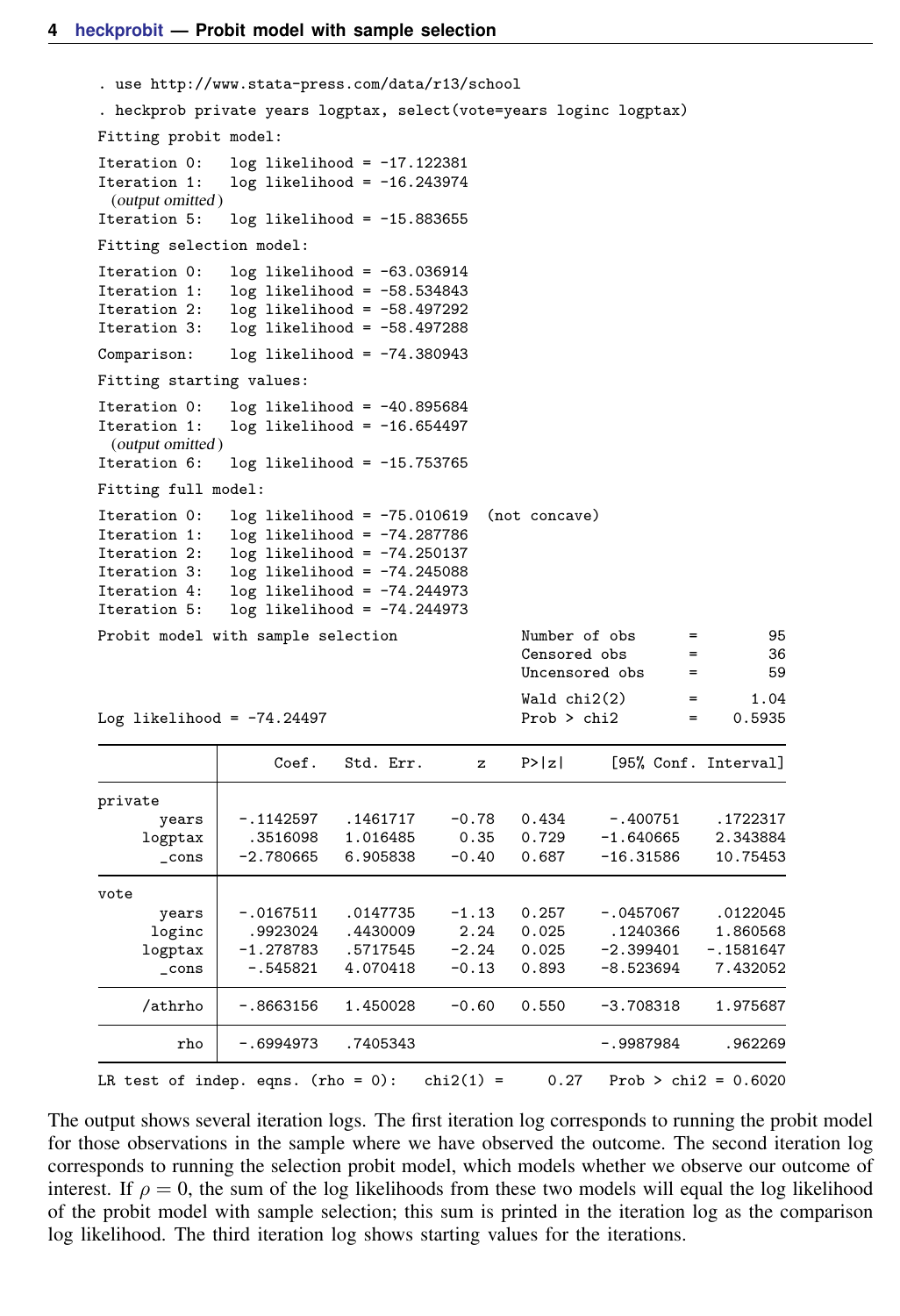The final iteration log is for fitting the full probit model with sample selection. A likelihood-ratio test of the log likelihood for this model and the comparison log likelihood is presented at the end of the output. If we had specified the vce(robust) option, this test would be presented as a Wald test instead of as a likelihood-ratio test.

 $\overline{4}$ 

### Example 2

In [example 1,](#page-2-2) we could have obtained robust standard errors by specifying the vce (robust) option. We do this here and also eliminate the iteration logs by using the nolog option:

|             |                     |                                                                          |        |             | $=$<br>=<br>=                                                                  | 95<br>36<br>59                                                                                                                                                                                                                    |
|-------------|---------------------|--------------------------------------------------------------------------|--------|-------------|--------------------------------------------------------------------------------|-----------------------------------------------------------------------------------------------------------------------------------------------------------------------------------------------------------------------------------|
|             |                     |                                                                          |        |             | $=$<br>$=$                                                                     | 2.55<br>0.2798                                                                                                                                                                                                                    |
| Coef.       | Robust<br>Std. Err. | $\mathbf{z}$                                                             | P >  z |             |                                                                                |                                                                                                                                                                                                                                   |
|             |                     |                                                                          |        |             |                                                                                |                                                                                                                                                                                                                                   |
| $-.1142597$ | .1113977            | $-1.03$                                                                  | 0.305  |             |                                                                                | .1040758                                                                                                                                                                                                                          |
| .3516098    | .7358265            | 0.48                                                                     | 0.633  |             |                                                                                | 1.793803                                                                                                                                                                                                                          |
| $-2.780665$ | 4.786678            | $-0.58$                                                                  | 0.561  |             |                                                                                | 6.601051                                                                                                                                                                                                                          |
|             |                     |                                                                          |        |             |                                                                                |                                                                                                                                                                                                                                   |
| $-.0167511$ | .0173344            | $-0.97$                                                                  | 0.334  |             |                                                                                | .0172237                                                                                                                                                                                                                          |
| .9923024    | .4228044            | 2.35                                                                     | 0.019  |             |                                                                                | 1.820984                                                                                                                                                                                                                          |
| $-1.278783$ | .5095156            | $-2.51$                                                                  | 0.012  |             |                                                                                | $-.2801508$                                                                                                                                                                                                                       |
| $-.545821$  | 4.543892            | $-0.12$                                                                  | 0.904  |             |                                                                                | 8.360044                                                                                                                                                                                                                          |
| $-.8663156$ | 1.630643            | $-0.53$                                                                  | 0.595  |             |                                                                                | 2.329687                                                                                                                                                                                                                          |
| $-.6994973$ | .8327753            |                                                                          |        | $-.9994079$ |                                                                                | .981233                                                                                                                                                                                                                           |
|             |                     | Probit model with sample selection<br>Log pseudolikelihood = $-74.24497$ |        |             | Number of obs<br>Censored obs<br>Uncensored obs<br>Wald chi2(2)<br>Prob > chi2 | . heckprob private years logptax, sel (vote=years loginc logptax) vce (robust) nolog<br>[95% Conf. Interval]<br>$-.3325951$<br>$-1.090584$<br>$-12.16238$<br>$-.0507259$<br>.1636209<br>$-2.277415$<br>$-9.451686$<br>$-4.062318$ |

Regardless of whether we specify the vce(robust) option, the outcome is not significantly different from the outcome obtained by fitting the probit and selection models separately. This result is not surprising because the selection mechanism estimated was invented for the example rather than borne from any economic theory.

 $\overline{\mathcal{L}}$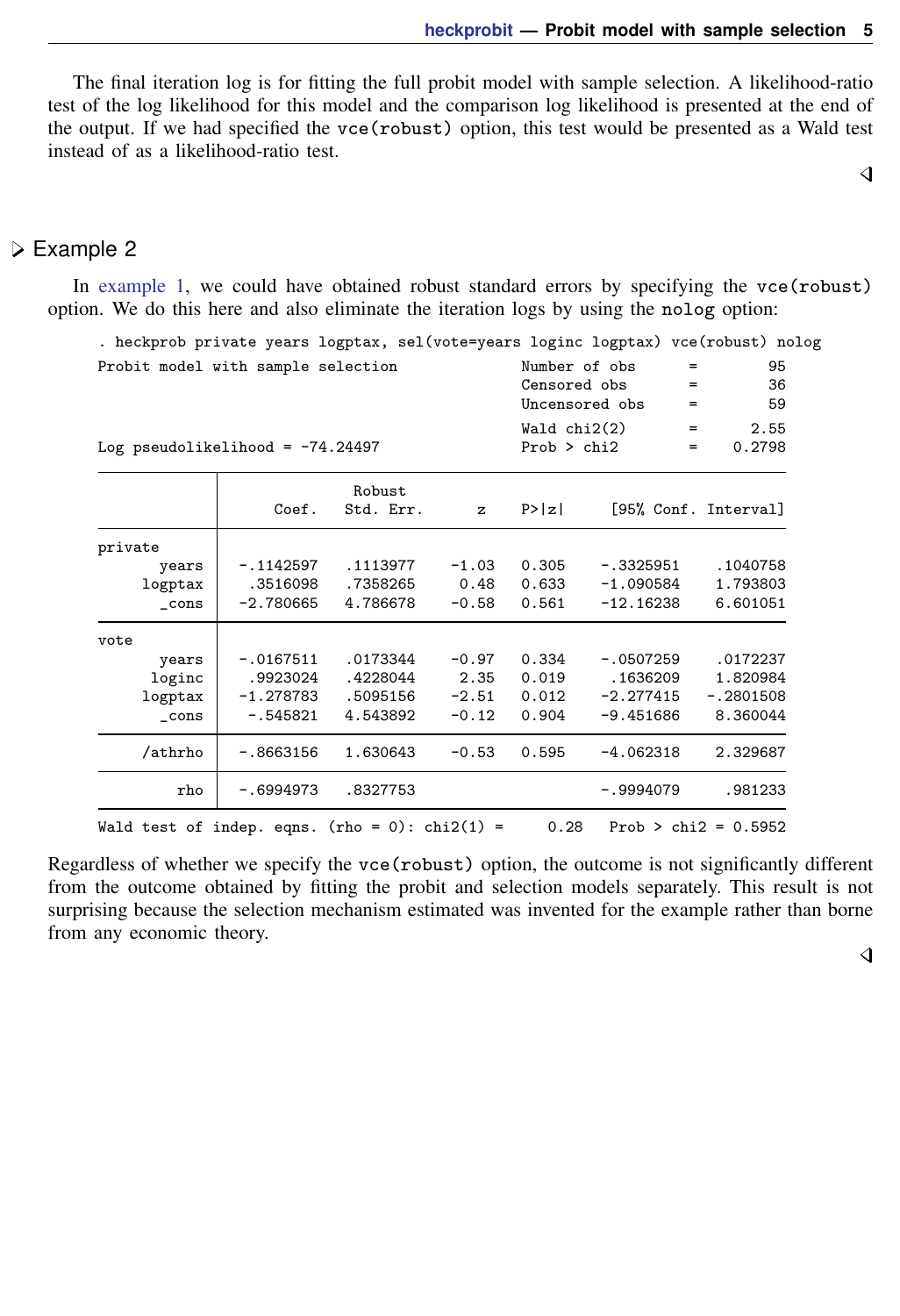# <span id="page-5-0"></span>**Stored results**

heckprobit stores the following in e():

| Scalars              |                                                                          |
|----------------------|--------------------------------------------------------------------------|
| e(N)                 | number of observations                                                   |
| $e(N_{\text{cens}})$ | number of censored observations                                          |
| e(k)                 | number of parameters                                                     |
| $e(k$ $eq)$          | number of equations in $e(b)$                                            |
| e(k_eq_model)        | number of equations in overall model test                                |
| $e(k_aux)$           | number of auxiliary parameters                                           |
| $e(k_d v)$           | number of dependent variables                                            |
| $e(df_m)$            | model degrees of freedom                                                 |
| e(11)                | log likelihood                                                           |
| $e(11-0)$            | log likelihood, constant-only model                                      |
| $e(11_{-}c)$         | log likelihood, comparison model                                         |
| e(N_clust)           | number of clusters                                                       |
| $e$ (chi2)           | $\chi^2$                                                                 |
| $e$ (chi $2$ _c)     | $\chi^2$ for comparison test                                             |
| $e(p\_c)$            | $p$ -value for comparison test                                           |
| e(p)                 | significance of comparison test                                          |
| $e$ (rho)            | $\rho$                                                                   |
| e(rank)              | rank of $e(V)$                                                           |
| e(rank0)             | rank of $e(V)$ for constant-only model                                   |
| e(ic)                | number of iterations                                                     |
|                      |                                                                          |
| $e$ (rc)             | return code                                                              |
| e(converged)         | 1 if converged, 0 otherwise                                              |
| <b>Macros</b>        |                                                                          |
| $e$ (cmd)            | heckprobit                                                               |
| $e$ (cmdline)        | command as typed                                                         |
| e(depvar)            | names of dependent variables                                             |
| e(wtype)             | weight type                                                              |
| e(wexp)              | weight expression                                                        |
| e(title)             | title in estimation output                                               |
| e(clustvar)          | name of cluster variable                                                 |
| e(offset1)           | offset for regression equation                                           |
| e(offset2)           | offset for selection equation                                            |
| e(chi2type)          | Wald or LR; type of model $\chi^2$ test                                  |
| $e$ (chi $2$ _ct)    | type of comparison $\chi^2$ test                                         |
| $e$ ( $vce$ )        | vcetype specified in vce()                                               |
| e(vcetype)           | title used to label Std. Err.                                            |
| $e$ (opt)            | type of optimization                                                     |
| e(which)             | max or min; whether optimizer is to perform maximization or minimization |
| $e(ml_{method})$     | type of m1 method                                                        |
| e(user)              | name of likelihood-evaluator program                                     |
| e(technique)         | maximization technique                                                   |
| e(properties)        | b V                                                                      |
| e(predict)           | program used to implement predict                                        |
| e(asbalanced)        | factor variables fyset as asbalanced                                     |
| e(asobserved)        | factor variables fyset as asobserved                                     |
|                      |                                                                          |
| Matrices             |                                                                          |
| e(b)                 | coefficient vector                                                       |
| e(Cns)               | constraints matrix                                                       |
| e(ilog)              | iteration log (up to 20 iterations)                                      |
| e(gradient)          | gradient vector                                                          |
| e(V)                 | variance-covariance matrix of the estimators                             |
| e(V_modelbased)      | model-based variance                                                     |
| Functions            |                                                                          |
| e(sample)            | marks estimation sample                                                  |
|                      |                                                                          |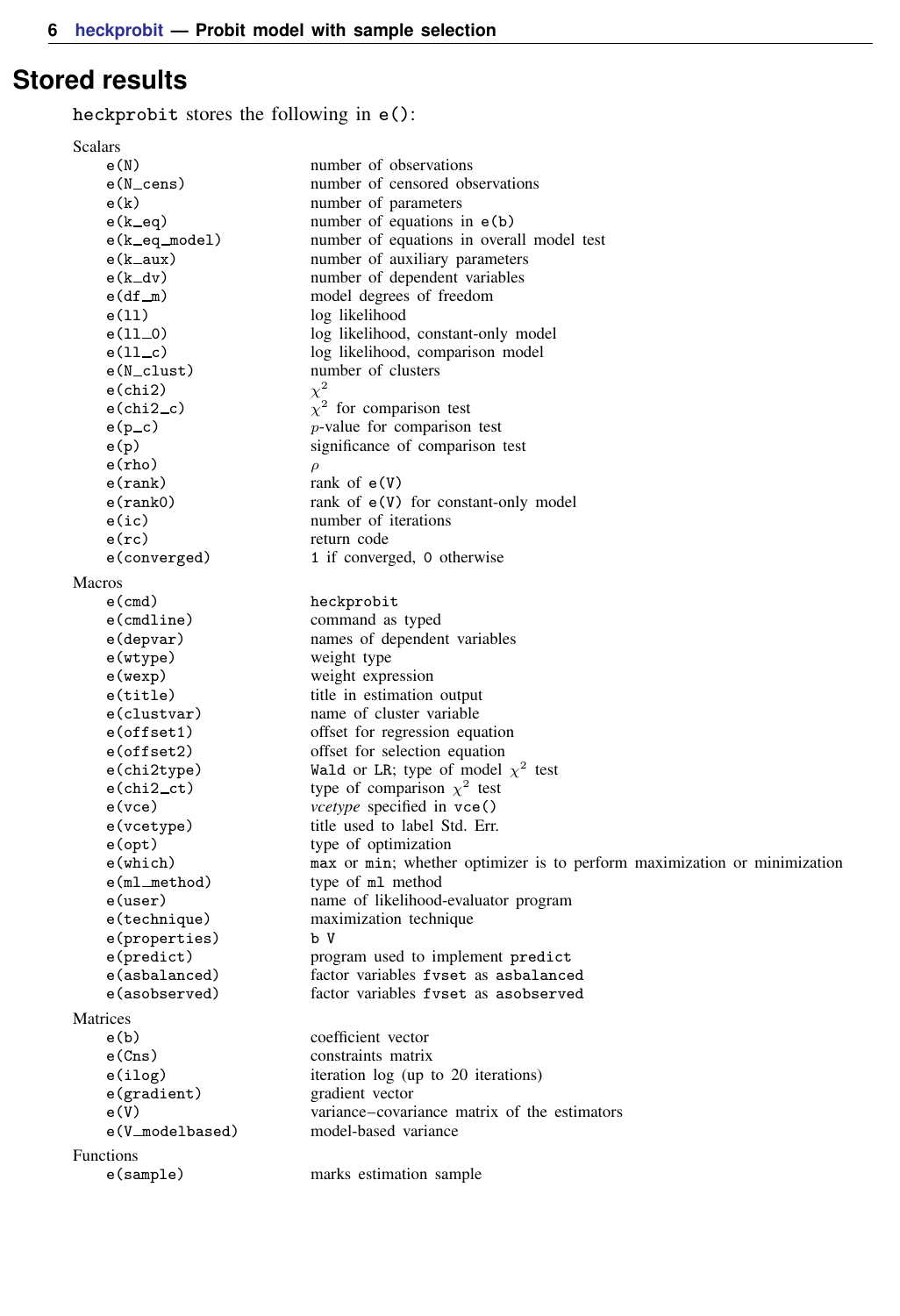# <span id="page-6-0"></span>**Methods and formulas**

[Van de Ven and Van Pragg](#page-7-1) ([1981\)](#page-7-1) provide an introduction and an explanation of this model.

The probit equation is

$$
y_j = (\mathbf{x}_j \boldsymbol{\beta} + u_{1j} > 0)
$$

 $z_i\gamma + u_{2i} > 0$ 

The selection equation is

where

$$
u_1 \sim N(0, 1)
$$

$$
u_2 \sim N(0, 1)
$$

$$
corr(u_1, u_2) = \rho
$$

The log likelihood is

$$
\ln L = \sum_{\substack{j \in S \\ y_j \neq 0}} w_j \ln \left\{ \Phi_2 \left( x_j \beta + \text{offset}_j^{\beta}, z_j \gamma + \text{offset}_j^{\gamma}, \rho \right) \right\}
$$

$$
+ \sum_{\substack{j \in S \\ y_j = 0}} w_j \ln \left\{ \Phi_2 \left( -x_j \beta + \text{offset}_j^{\beta}, z_j \gamma + \text{offset}_j^{\gamma}, -\rho \right) \right\}
$$

$$
+ \sum_{\substack{j \in S \\ j \notin S}} w_j \ln \left\{ 1 - \Phi \left( z_j \gamma + \text{offset}_j^{\gamma} \right) \right\}
$$

where S is the set of observations for which  $y_j$  is observed,  $\Phi_2(\cdot)$  is the cumulative bivariate normal distribution function (with mean  $[0 \ 0]'$ ),  $\Phi(\cdot)$  is the standard cumulative normal, and  $w_j$  is an optional weight for observation  $j$ .

In the maximum likelihood estimation,  $\rho$  is not directly estimated. Directly estimated is atanh  $\rho$ :

atanh 
$$
\rho = \frac{1}{2} \ln \left( \frac{1+\rho}{1-\rho} \right)
$$

From the form of the likelihood, it is clear that if  $\rho = 0$ , the log likelihood for the probit model with sample selection is equal to the sum of the probit model for the outcome  $y$  and the selection model. We can perform a likelihood-ratio test by comparing the likelihood of the full model with the sum of the log likelihoods for the probit and selection models.

This command supports the Huber/White/sandwich estimator of the variance and its clustered version using vce([robust](http://www.stata.com/manuals13/p_robust.pdf#p_robust)) and vce(cluster *clustvar*), respectively. See  $[P]$  \_robust, particularly [Maximum likelihood estimators](http://www.stata.com/manuals13/p_robust.pdf#p_robustRemarksandexamplesMaximumlikelihoodestimators) and [Methods and formulas](http://www.stata.com/manuals13/p_robust.pdf#p_robustMethodsandformulas).

<span id="page-6-1"></span>heckprobit also supports estimation with survey data. For details on VCEs with survey data, see [SVY] [variance estimation](http://www.stata.com/manuals13/svyvarianceestimation.pdf#svyvarianceestimation).

### **References**

Baum, C. F. 2006. [An Introduction to Modern Econometrics Using Stata](http://www.stata-press.com/books/imeus.html). College Station, TX: Stata Press.

Chiburis, R., and M. Lokshin. 2007. [Maximum likelihood and two-step estimation of an ordered-probit selection](http://www.stata-journal.com/sjpdf.html?articlenum=st0123) [model.](http://www.stata-journal.com/sjpdf.html?articlenum=st0123) Stata Journal 7: 167–182.